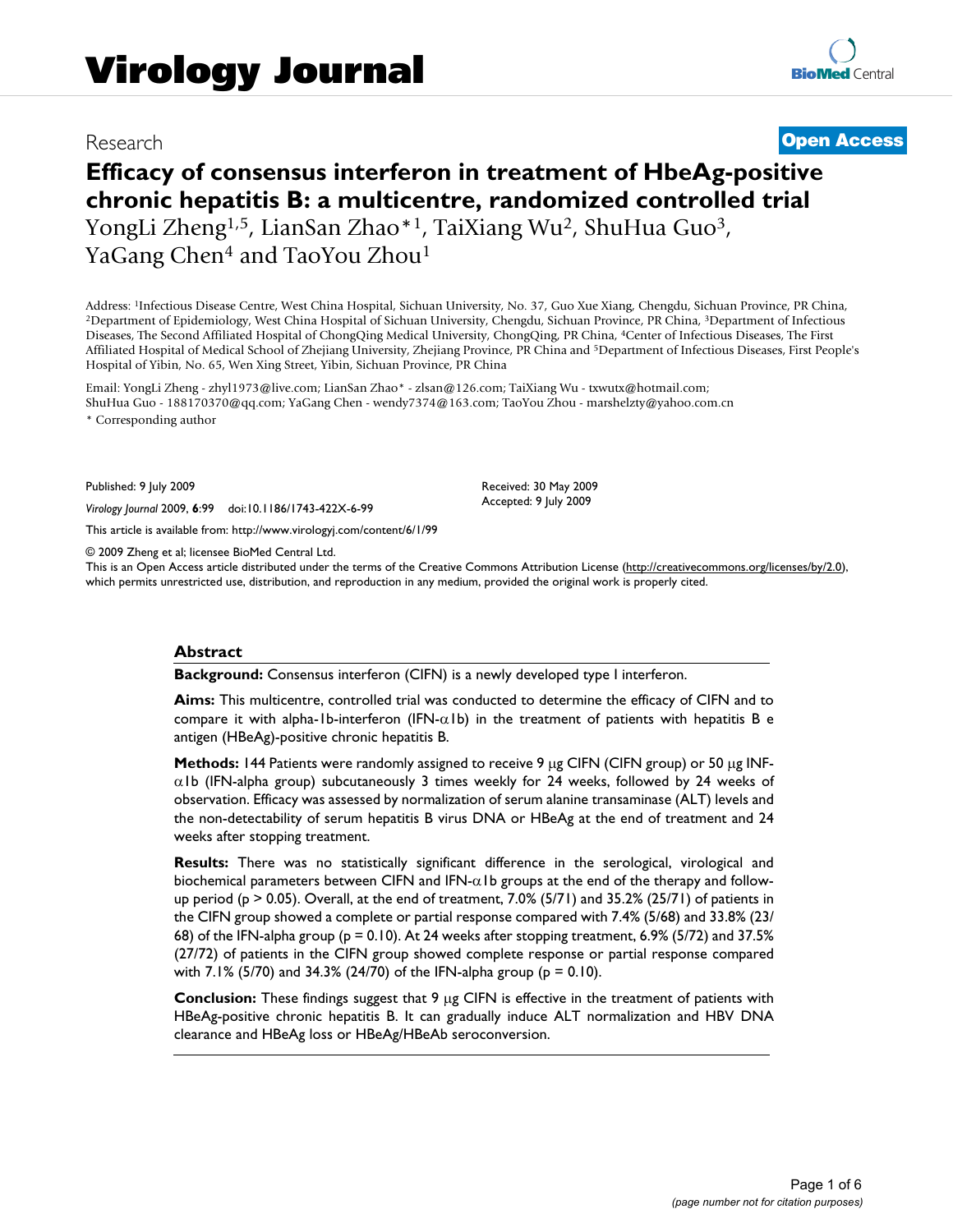#### *Virology Journal* 2009, 6:99 http://www.virologyj.com/content/6/1/99

## **Introduction**

Hepatitis B, a serious liver disease caused by the hepatitis B virus, can develop into cirrhosis of the liver or liver cancer[1]. Approximately 2 billion people have been infected with hepatitis B virus and more than 350 million individuals worldwide have chronic liver infections. Each year 1.4 million people die from HBV-related liver disease [2].

There is no specific treatment for chronic HBV infection. Some drugs, including interferon and anti-viral agents [3], can help a number of patients with chronic hepatitis B infection [4]. Interferons were first described by Isaacs & Lindenmann in 1957. Interferon-alpha has been used for the treatment of chronic viral hepatitis for more than 20 years [5]. Many large clinical trials [6-8] and a meta-analysis [9] have proved that interferon is effective and safe in the treatment of hepatitis B.

The effectiveness of interferon for patients with hepatitis B has been widely recognized, but the effect is far from satisfactory [10]. Interferon has the advantage of producing a sustained virologic response after a defined, limited course of treatment [11]. However, it has rather severe side effects, and patients generally are not satisfied with their response to interferon [12]. In-depth studies of interferon have been conducted, and many new types of interferon have been used in practice. Consensus interferon (CIFN) is a new and non-natural type I interferon, which is approved by the Federal Drug Administration for treatment of chronic hepatitis C infection. It is a novel bioengineered "consensus" molecule, composed of the most frequently observed amino acid in each corresponding position in the natural alpha interferons. CIFN shares an 89%, 30% and 60% homology with IFN alpha, IFN beta and IFN omega, respectively [13]. In vitro studies have shown that CIFN has a good affinity with the type-1 interferon receptor, and its antiviral activity is 5 to 20 times higher than traditional interferon [14]. Clinical studies show that CIFN is effective for HCV infection [15,16]. Furthermore, several large multi-centre studies showed that patients with hepatitis C who do not respond to ordinary IFN-alpha therapy may benefit from re-administration of CIFN [17,18]. However, none of the the large clinical trials currently underway with CIFN for chronic hepatitis B have yet been reported.

On the basis of these observations, we conducted a multicentre, randomized controlled trial to compare the efficacy and safety of CIFN vs INF-λ1b therapy in patients with chronic hepatitis B.

## **Patients and methods** *Patients*

A total of 144 Chinese patients were enrolled in the study. All patients were outpatients from the West China Hospital of Sichuan University, the Second Affiliated Hospital of Chongqing Medical University, and Zhejiang Medical University Hospital. All patients signed informed consent and the Ethics Committee approved the protocol and minor changes in the program.

Inclusion criteria:(1) age 18 to 65 years; (2) presence of HBsAg in serum for at least 6 months, and HBeAg-positive at least once during the screening of PCR HBV-DNA  $\geq 10^5$ copies/ml; (3) in the 35 days before treatment, patients must have had at least one occurrence of an  $ALT \geq 2$  times the upper limit of normal (ULM, 40 IU/L), but the highest ALT must have been  $\leq 10$  times ULM, and serum total bilirubin must have been lower than the ULM. Exclusion criteria included prior treatment for CHB with IFN-alpha or another antiviral or immunosuppressive drug; presence of antibodies to hepatitis A, C or D virus, or HIV; decompensated liver disease (more than 7 points by Child-Pugh evaluation or serum bilirubin > 2 times ULM, prothrombin time prolongation > 6 seconds, low serum albumin level, or history of ascites, variceal hemorrhage or hepatic encephalopathy); another cause of chronic liver disease; evidence of hepatocellular cancer or other tumors; history of alcoholism and drug abuse; history of a serious disease of the heart, brain, lung, kidney, thyroid or other important organ, the nervous system history, history of autoimmune disease or history of a blood disorder; allergy history; being pregnant, or breast-feeding if female; organ transplant history; any contraindication to the use of IFN- $\alpha$ ; or lack of informed consent [19].

# **Methods**

The study was a multicentre, randomized controlled trial that followed a detailed protocol. Statisticians calculated the number of samples in advance. Subject designer generated the allocation sequence according to a table of random numbers before recruiting the participants; 3 allocation sequence copies were sealed in opaque envelopes, which were kept confidential. The person who generated the allocation sequence did not recruit the participants. Both participants and results were masked during the treatment and follow-up [20]. Consecutive patients who fulfilled the enrolment criteria were randomly divided into 2 groups to receive either 9 μg CIFN (CIFN group) or 50 μg INF-α1b (IFN-alpha group) subcutaneously 3 times weekly for 24 weeks, followed by 24 weeks of observation.

An analysis of efficacy was performed for all patients who completed the appropriate experimental project in a specified time. Serum complete blood count and biochemical profile, as well as hepatitis serology (HBsAg, anti-HBs, HBeAg, anti-HBe and anti-HBc) was obtained at baseline and then every 4 weeks until the end of treatment, and 8, 16, and 24 weeks after treatment. These tests were con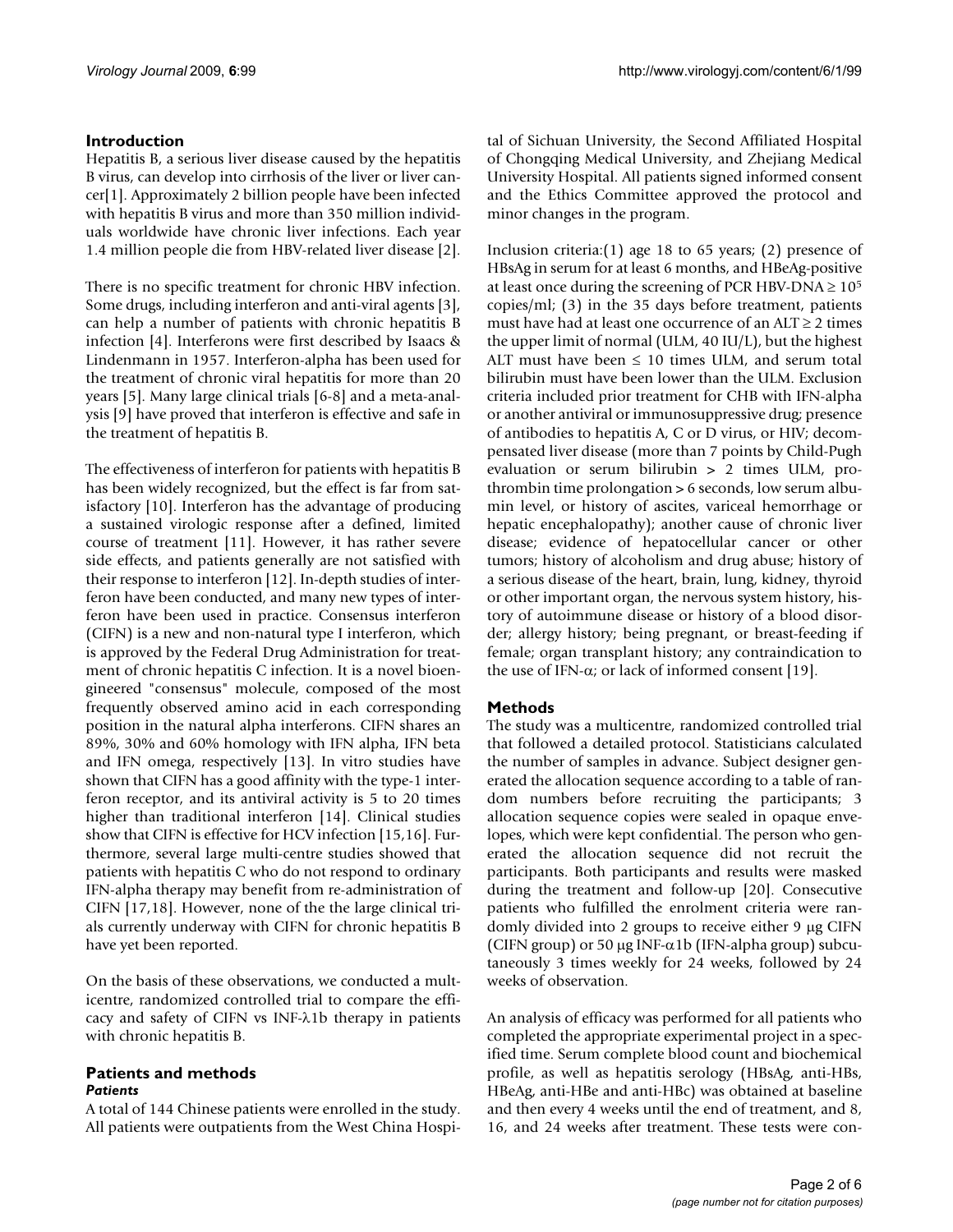ducted in a common centre. HBV-DNA was measured quantitatively by real-time polymerase chain reaction (ULM, HBV DNA < 1,000 copies/mL). Hepatitis serology was done using third-generation ELISA test kits (Equipar, Saronno, Italy).

Virologic response was defined as HBeAg seroconversion, loss of HBeAg and non-detectable HBV-DNA level, and biochemical response as normalization of ALT level. The virologic and biochemical responses between the two groups were assessed at the end of treatment (at 24 weeks) and at 24 weeks after the end of treatment (at 48 weeks). Complete response was defined as HBeAg seroconversion, clearance of HBV DNA and normalization of ALT. Partial response was defined as normalization of ALT and no HBV DNA clearance but a reduction in hepatitis B virus deoxyribonucleic acid (HBV DNA) of  $\geq$  log10 copies/mL or no HBeAg seroconversion. No response was defined as no ALT normalization, a decline of HBV-DNA less than 2 log10 copies/mL and no HBeAg seroconversion or no loss of HbeAg [21].

# *Statistical Analyses*

Statistical Package for the Social Sciences (version 16.0) was used to conduct all statistical tests. Quantitative variables were expressed as mean and standard deviation. Hepatitis B virus DNA was logarithmically transformed for analysis. Quantitative and qualitative parameters were compared using the Mann-Whitney U test and Pearson chi squared tests or Fisher's exact test, respectively. A p value less than 0.05 was considered statistically significant. All statistical tests were 2-sided.

# **Results**

One hundred forty-four patients were enrolled in the study and all completed treatment. Female patients comprised 28 of 72 participants in the CIFN group and 23 of 72 participants in the IFN-alpha group. At baseline, the level of HBV-DNA was  $1.07*10<sup>8</sup>$  (mean)  $\pm 2.90*10<sup>8</sup>$ (S.D.) in the CIFN group and  $0.70*10* + 1.03*10*$  in the IFN-alpha group. ALT level was  $194.18 \pm 84.00$  in the CIFN group and  $191.61 \pm 89.16$  in the IFN-alpha group. Patients between the 2 groups had similar baseline characteristics with respect to age, gender, ALT and HBV DNA levels and Case history (see Table 1). No patients withdrew from the study because of side effects. However, 1 case in the CIFN group and 4 cases in the IFN-alpha group had missing data at the end of treatment. All patients in the CIFN group and 70 of 72 in the IFN-alpha group completed the follow-up.

At the end of treatment, ALT normalization was observed in 38 of 71 (53.5%) patients in the CIFN group and 41 of 68 (60.3%) patients in the IFN-alpha group ( $p > 0.05$ ). Loss of HBV-DNA was found in 25.4% (18 of 71) of the CIFN group patients and 20.6% (14 of 68) of the IFNalpha group patients. Rates of HBeAg/anti-HBe seroconversion were 14.1% (10/71) in the CIFN group and 22.1%  $(15/68)$  in the IFN-alpha group at the end of therapy (p > 0.05). Loss of HBeAg was evident in 14.1% (10/71) of the CIFN group patients and 10.3% (7/68) of the IFN-alpha group patients (see Table 2).

At 24 weeks after stopping treatment, ALT normalization was observed in 38 of 72 (52.8%) patients in the CIFN group and 37 of 70 (52.9%) patients in the IFN-alpha group ( $p > 0.05$ ). Loss of HBV-DNA was found in 23.6% (17 of 72) of the CIFN group patients and 20.0% (14 of 70) of the IFN-alpha group patients. The rates of HBeAg/ anti-HBe seroconversion at the end of the follow-up period were 16.7% (12/72) in the CIFN group and 17.1% (12/70) in the IFN-alpha group ( $p > 0.05$ ). Loss of HBeAg was observed in 15.3% (11/72) of the CIFN group and 14.3% (10/70) of the IFN-alpha group (see Table 3).

Complete response was observed in 5 of 71 patients in the CIFN group and 5 of 68 patients in the IFN-alpha group  $(p > 0.05)$  at the end of treatment. During the follow-up period, complete response was seen in 5 of 72 patients in the CIFN group and 5 of 70 patients in the IFN-alpha group. The rates of partial response between CIFN group and IFN-alpha group were 35.2% (25/71) and 33.8% (23/ 68) at the end of treatment. During the follow-up period, partial response was observed in 37.5% (27/72) of the CIFN group and 34.3% (24/70) of the IFN-alpha group.

At the end of the treatment and follow-up periods, none of the patients had loss of HBsAg or appearance of anti-H<sub>Bs</sub>.

| Characteristic                    | CIFN group<br>$(n = 72)$ | IFN-alpha group<br>$(n = 72)$ |
|-----------------------------------|--------------------------|-------------------------------|
| Age, years (mean $\pm$ S.D.)      | $24.8 \pm 7.1$           | $27.5 \pm 5.4$                |
| Female, n (%)                     | 28 (38.9)                | 23(31.9)                      |
| Case history, years (mean ± S.D.) | $6.3 \pm 1.1$            | $5.9 \pm 1.3$                 |
| ALT level (mean $\pm$ S.D.)       | $194.18 \pm 84.00$       | $191.61 \pm 89.16$            |
| HBV DNA level (mean $\pm$ S.D.)   | $1.07*108 \pm 2.90*108$  | $0.70*108 \pm 1.03*108$       |

CIFN, consensus interferon; IFN, interferon; S.D., standard deviation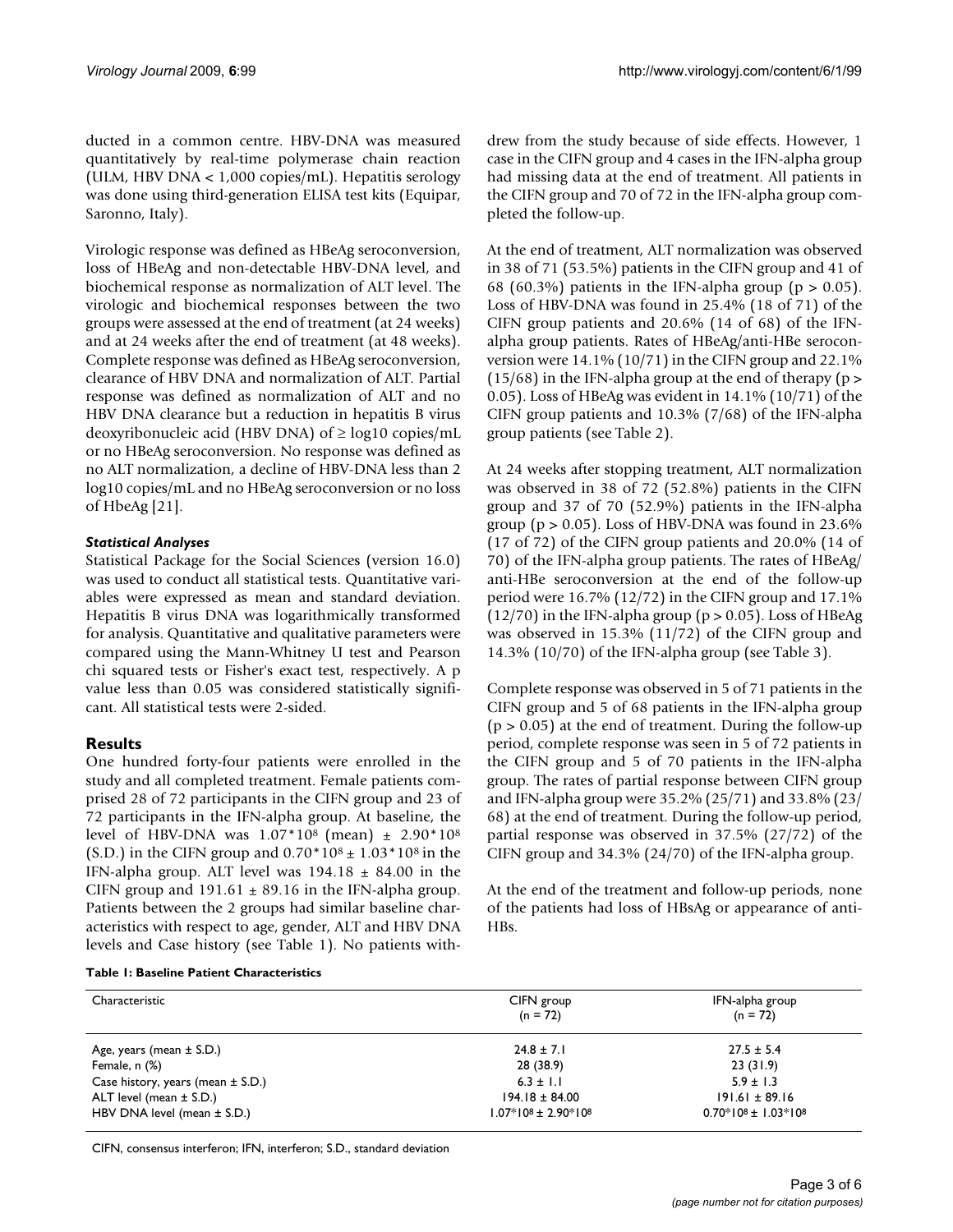| Variable                             | CIFN group $(n = 71)$ | IFN-alpha group $(n = 68)$ |
|--------------------------------------|-----------------------|----------------------------|
| ALT normalization, n (%)             | 38 (53.5)             | 41(60.3)                   |
| Loss of HBV-DNA, $n$ $%$             | 18(25.4)              | 14(20.6)                   |
| HBeAg/anti-HBe seroconversion, n (%) | 10(14.1)              | 15(22.1)                   |
| Loss of HbeAg, n (%)                 | 10(14.1)              | 7(10.3)                    |
| Complete response, n (%)             | 5(7.0)                | 5(7.4)                     |
| Partial response, n (%)              | 25(35.2)              | 23(33.8)                   |

**Table 2: Virologic, Biochemical Variables of Patients at 24 Weeks' Treatment**

CIFN, consensus interferon; IFN, interferon

## **Discussion**

There is no specific treatment for hepatitis B, a serious and widely epidemic disease. Interferon has a double mechanism of anti-viral properties and immune regulation for viral hepatitis, therefore, it is widely used in the treatment of hepatitis B virus [22]. CIFN has a certain advantage for hepatitis C infection, yet its efficacy in the treatment of patients with hepatitis B has not been clear. This multicentre, randomized, controlled trial was conducted in Chinese patients positive for HBeAg chronic hepatitis B to determine the efficacy of CIFN in these patients.

The results revealed that CIFN is as effective as INF- $\alpha$ 1b for HBeAg-positive chronic hepatitis B. No statistically significant difference existed in the serological, virological and biochemical parameters between the CIFN and IFN- $\alpha$ 1b groups at the end of therapy or the follow-up period.

The rates of complete or partial response between the CIFN group and the IFN-alpha group were 42.3% (30/71) and 41.2% (28/68) at the end of treatment, and 44.4% (32/72) and 41.4% (29/70) during the follow-up period, respectively (p > 0.05). A decrease in HBV-DNA was found in 42.3% of patients in the CIFN group compared with 41.2% of patients in the IFN-alpha group at the end of treatment. At the end of follow-up, 44.4% of patients in the CIFN group showed a decrease of HBV-DNA compared with 34.3% of the IFN-alpha group ( $p > 0.05$ ).

At the end of treatment, loss of HBeAg or HBeAg seroconversion was observed in 32.4% of patients in the IFN-

alpha group and 28.2% of patients in the CIFN group. At 24 weeks after stopping treatment, 32.0% patients in the CIFN group had a loss of HBeAg or HBeAg seroconversion in comparison with 31.4% patients in the IFN-alpha group.

Interferon is an important drug against the hepatitis B virus and its efficacy has been widely accepted. Many authors have had similar results with interferon as in our trial [23,24]. The rate of sustained virologic response in our study was between 20% and 50%. Many patients with hepatitis B have benefited from interferon treatment. Moreover, it has obvious advantages to HbeAg seroconversion [25,26]. Our study also confirms that it is effective for chronic hepatitis B virus infection.

Based on the aforementioned data, the dosage of alpha-1b interferon was about 5.6 times higher than CIFN. However, it is difficult to distinguish the difference in efficacy between the two agents. It was also confirmed by statistical analysis. On the one hand, the antiviral activity of the same dosage of CIFN was stronger than that of alpha-1b interferon; on the other hand, the necessary dose of CIFN was lower. Therefore, we assessed the safety of 15 μg CIFN for chronic hepatitis B in another trial. Preliminary results indicate that this dose of CIFN was safe and the efficacy of the high dose was superior to that of the low dose.

According to the literature, CIFN has been used for hepatitis C. Treatment of chronic hepatitis C infection with CIFN in relapsers and non-responders to interferon-based

#### **Table 3: Virologic, Biochemical Variables of Patients at 24 weeks After Treatment**

| Variable                             | CIFN group<br>$(n = 72)$ | IFN-alpha group<br>$(n = 70)$ |
|--------------------------------------|--------------------------|-------------------------------|
| ALT normalization, n (%)             | 38 (52.8)                | 37 (52.9)                     |
| Loss of HBV-DNA, n (%)               | 17(23.6)                 | 14(20.0)                      |
| HBeAg/anti-HBe seroconversion, n (%) | 12(16.7)                 | 12(17.1)                      |
| Loss of HbeAg, n (%)                 | 11(15.3)                 | 10(14.3)                      |
| Complete response, n (%)             | 5(6.9)                   | 5(7.1)                        |
| Partial response, n (%)              | 27 (37.5)                | 24(34.3)                      |

CIFN, consensus interferon; IFN, interferon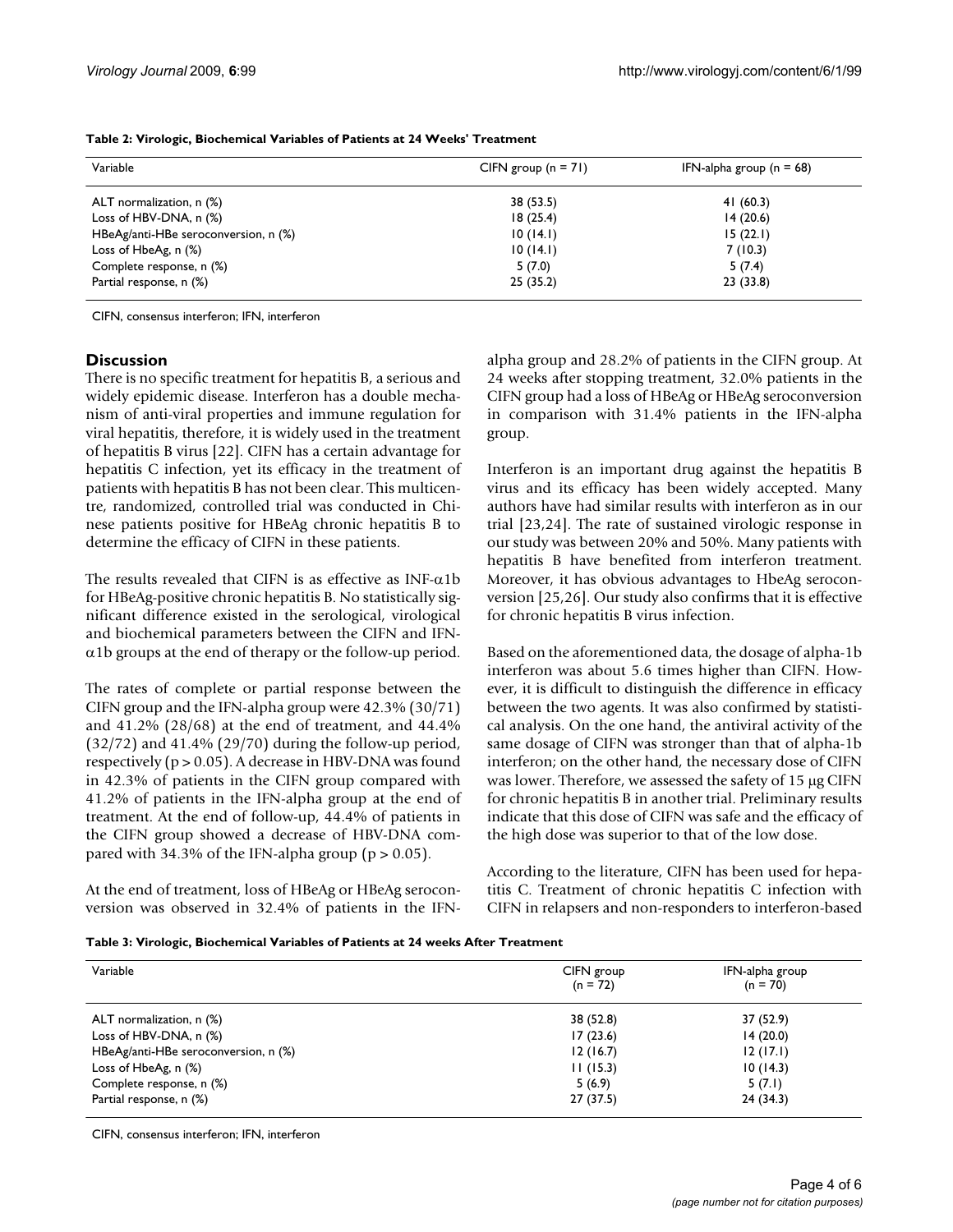therapy has achieved a certain efficacy [27-29]. Our study suggests that CIFN is effective in retreating patients with chronic hepatitis B infection who failed therapy with interferon alpha.

CIFN has been used for patients with not only hepatitis C but also hepatitis B. The disease burden of hepatitis B is more serious in Asian countries, particularly in China. Therefore, CIFN could be an alternative drug for hepatitis B infection in these areas.

In conclusion, the results of this trial demonstrate that a 24-week course of CIFN therapy is effective for patients with HBeAg-positive chronic hepatitis B. Furthermore, it gradually induces sustained ALT normalization and HBV-DNA clearance and HBeAg loss or HBeAg/HBeAb seroconversion. The therapy was well tolerated by all volunteers who completed the treatment and follow-up periods. We will report its safety in another article in detail. We have observed the best indication and individual characteristics of CIFN. Further study of efficacy and safety will be performed after administration to patients in a large-scale trial, and advantages and disadvantages of CIFN will be compared with existing interferon.

## **Competing interests**

The authors declare that they have no competing interests.

#### **Authors' contributions**

ZLS, ZYL and WTX were responsible for planning the study, analyzing the results and drafting the manuscript. ZYL wrote the manuscript. GSH, CYG, ZTY and ZYL collected the study material and coordinated the study. All authors have read and approved the manuscript.

## **Acknowledgements**

The authors acknowledge the cooperation of the staff of the Infectious Diseases Centre and Laboratory Centre of West China Hospital of Sichuan University, the Department of Infectious Diseases of Second Affiliated Hospital of ChongQing Medical University and Centre of Infectious Diseases of First Affiliated Hospital of Medical School of Zhejiang University for participating in the research project. The authors are indebted to the staff of the Epidemiology of West China Hospital of Sichuan University for their critical analysis of the study data, and we especially thank Professor BinJun Lei for providing excellent advice and technical assistance.

#### **References**

- 1. Quan DJ: **[Pharmacotherapy of hepatitis B infection: a brief](http://www.ncbi.nlm.nih.gov/entrez/query.fcgi?cmd=Retrieve&db=PubMed&dopt=Abstract&list_uids=18856082) [review.](http://www.ncbi.nlm.nih.gov/entrez/query.fcgi?cmd=Retrieve&db=PubMed&dopt=Abstract&list_uids=18856082)** *Nephrol Nurs J* 2008, **35(5):**507-10.
- 2. World Health Organisation: **Hepatitis B.** *Fact sheet 204* 2008 [[http:/](http://www.who.int/mediacentre/factsheets/fs204/en/) [/www.who.int/mediacentre/factsheets/fs204/en/](http://www.who.int/mediacentre/factsheets/fs204/en/)]. November 2008
- 3. Planas R, Morillas RM: **[Treatment of hepatitis B virus infection:](http://www.ncbi.nlm.nih.gov/entrez/query.fcgi?cmd=Retrieve&db=PubMed&dopt=Abstract&list_uids=18570812) [present and future.](http://www.ncbi.nlm.nih.gov/entrez/query.fcgi?cmd=Retrieve&db=PubMed&dopt=Abstract&list_uids=18570812)** *Gastroenterol Hepatol.* 2008, **31(6):**349-355.
- Keeffe EB, Dieterich DT, Han SH, Jacobson IM, Martin P, Schiff ER, Tobias H: **[A treatment algorithm for the management of](http://www.ncbi.nlm.nih.gov/entrez/query.fcgi?cmd=Retrieve&db=PubMed&dopt=Abstract&list_uids=18845489) [chronic hepatitis B virus infection in the United States: 2008](http://www.ncbi.nlm.nih.gov/entrez/query.fcgi?cmd=Retrieve&db=PubMed&dopt=Abstract&list_uids=18845489) [Update.](http://www.ncbi.nlm.nih.gov/entrez/query.fcgi?cmd=Retrieve&db=PubMed&dopt=Abstract&list_uids=18845489)** *Clin Gastroenterol Hepatol* 2008, **6(12):**1315-41.
- 5. Ramos-Bello D, Ramos-Niembro F: **[A review of interferons: fifty](http://www.ncbi.nlm.nih.gov/entrez/query.fcgi?cmd=Retrieve&db=PubMed&dopt=Abstract&list_uids=18619059) [years later \(1957–2007\).](http://www.ncbi.nlm.nih.gov/entrez/query.fcgi?cmd=Retrieve&db=PubMed&dopt=Abstract&list_uids=18619059)** *Gac Med Mex* 2008, **144(1):**55-65.
- 6. Truong BX, Seo Y, Kato M, Hamano K, Ninomiya T, Katayama M, Kato H, Yano Y, Hayashi Y, Kasuga M: **[Long-term follow-up of](http://www.ncbi.nlm.nih.gov/entrez/query.fcgi?cmd=Retrieve&db=PubMed&dopt=Abstract&list_uids=16012762) [Japanese patients with chronic hepatitis B treated with inter](http://www.ncbi.nlm.nih.gov/entrez/query.fcgi?cmd=Retrieve&db=PubMed&dopt=Abstract&list_uids=16012762)[feron-alpha.](http://www.ncbi.nlm.nih.gov/entrez/query.fcgi?cmd=Retrieve&db=PubMed&dopt=Abstract&list_uids=16012762)** *Int J Mol Med* 2005, **16(2):**279-84.
- 7. Lin SM, Tai DI, Chien RN, Sheen IS, Chu CM, Liaw YF: **[Comparison](http://www.ncbi.nlm.nih.gov/entrez/query.fcgi?cmd=Retrieve&db=PubMed&dopt=Abstract&list_uids=15230858) [of long-term effects of lymphoblastoid interferon alpha and](http://www.ncbi.nlm.nih.gov/entrez/query.fcgi?cmd=Retrieve&db=PubMed&dopt=Abstract&list_uids=15230858) recombinant interferon alpha-2a therapy in patients with [chronic hepatitis B.](http://www.ncbi.nlm.nih.gov/entrez/query.fcgi?cmd=Retrieve&db=PubMed&dopt=Abstract&list_uids=15230858)** *J Viral Hepat* 2004, **11(4):**349-57.
- 8. Hsu HY, Tsai HY, Wu TC, Chiang CL, Ni YH, Chen Pl, Chang MH: **[Interferon-alpha treatment in children and young adults](http://www.ncbi.nlm.nih.gov/entrez/query.fcgi?cmd=Retrieve&db=PubMed&dopt=Abstract&list_uids=18397229) with chronic hepatitis B: a long-term follow-up study in Tai[wan.](http://www.ncbi.nlm.nih.gov/entrez/query.fcgi?cmd=Retrieve&db=PubMed&dopt=Abstract&list_uids=18397229)** *Liver Int* 2008, **28(9):**1288-97.
- 9. Sung JJ, Tsoi KK, Wong VW, Li KC, Chan HL, *et al.*: **[Meta-analysis:](http://www.ncbi.nlm.nih.gov/entrez/query.fcgi?cmd=Retrieve&db=PubMed&dopt=Abstract&list_uids=18657133) [Treatment of hepatitis B infection reduces risk of hepato](http://www.ncbi.nlm.nih.gov/entrez/query.fcgi?cmd=Retrieve&db=PubMed&dopt=Abstract&list_uids=18657133)[cellular carcinoma.](http://www.ncbi.nlm.nih.gov/entrez/query.fcgi?cmd=Retrieve&db=PubMed&dopt=Abstract&list_uids=18657133)** *Aliment Pharmacol Ther* 2008, **28(9):**1067-77.
- 10. Asselah T, Lada O, Boyer N, Martinot M, Marcellin P: **Treatment of chronic hepatitis.** *Brit J Gastroenterol Clin Biol* 2008, **32(8– 9):**749-68.
- 11. Fung J, Lai CL, Yuen MF: **[New paradigms for the treatment of](http://www.ncbi.nlm.nih.gov/entrez/query.fcgi?cmd=Retrieve&db=PubMed&dopt=Abstract&list_uids=18637060) [chronic hepatitis.](http://www.ncbi.nlm.nih.gov/entrez/query.fcgi?cmd=Retrieve&db=PubMed&dopt=Abstract&list_uids=18637060)** *J Gastroenterol Hepatol.* 2008, **23(8 Pt 1):**1182-1192.
- 12. Inada M, Yokosuka O: **[Current antiviral therapies for chronic](http://www.ncbi.nlm.nih.gov/entrez/query.fcgi?cmd=Retrieve&db=PubMed&dopt=Abstract&list_uids=18452480) [hepatitis B.](http://www.ncbi.nlm.nih.gov/entrez/query.fcgi?cmd=Retrieve&db=PubMed&dopt=Abstract&list_uids=18452480)** *Hepatol Res* 2008, **38(6):**535-42.
- 13. Melian EB, Plosker GL: **[Interferon alfacon-1: a review of its phar](http://www.ncbi.nlm.nih.gov/entrez/query.fcgi?cmd=Retrieve&db=PubMed&dopt=Abstract&list_uids=11577799)[macology and therapeutic efficacy in the treatment of](http://www.ncbi.nlm.nih.gov/entrez/query.fcgi?cmd=Retrieve&db=PubMed&dopt=Abstract&list_uids=11577799) [chronic hepatitis C.](http://www.ncbi.nlm.nih.gov/entrez/query.fcgi?cmd=Retrieve&db=PubMed&dopt=Abstract&list_uids=11577799)** *Drugs* 2001, **61(11):**1661-91.
- 14. Hutson TE, Molto L, Mekhail T, Elson P, Finke J, Tannenbaum C, Borden E, Dreicer R, Olencki T, Bukowski RM: **[Phase I trial of consen](http://www.ncbi.nlm.nih.gov/entrez/query.fcgi?cmd=Retrieve&db=PubMed&dopt=Abstract&list_uids=12684404)[sus interferon in patients with metastatic renal cell](http://www.ncbi.nlm.nih.gov/entrez/query.fcgi?cmd=Retrieve&db=PubMed&dopt=Abstract&list_uids=12684404) [carcinoma: toxicity and immunological effects.](http://www.ncbi.nlm.nih.gov/entrez/query.fcgi?cmd=Retrieve&db=PubMed&dopt=Abstract&list_uids=12684404)** *Clin Cancer Res* 2003, **9(4):**1354-60.
- 15. Miglioresi L, Bacosi M, Russo F, Patrizi F, Saccenti P, Ursitti A, Angelis AD, Ricci GL: **[Consensus interferon versus interferon-alpha 2b](http://www.ncbi.nlm.nih.gov/entrez/query.fcgi?cmd=Retrieve&db=PubMed&dopt=Abstract&list_uids=14662112) [plus ribavirin in patients with relapsing HCV infection.](http://www.ncbi.nlm.nih.gov/entrez/query.fcgi?cmd=Retrieve&db=PubMed&dopt=Abstract&list_uids=14662112)** *Hepatol Res* 2003, **27(4):**253-9.
- 16. Fattovich G, Zagni I, Minola E, Felder M, Rovere P, Carlotto A, Suppressa S, Miracolo A, Paternoster C, Rizzo C, Rossini A, Benedetti P, Capanni M, Ferrara C, Costa P, Bertin T, Pantalena M, Lomonaco L, Scattolini C, Mazzella G, Giusti M, Boccia S, Milani S, Marin R, Lisa Ribero M, Tagger A: **[A randomized trial of consensus interferon in](http://www.ncbi.nlm.nih.gov/entrez/query.fcgi?cmd=Retrieve&db=PubMed&dopt=Abstract&list_uids=14568269) [combination with ribavirin as initial treatment for chronic](http://www.ncbi.nlm.nih.gov/entrez/query.fcgi?cmd=Retrieve&db=PubMed&dopt=Abstract&list_uids=14568269) [hepatitis C.](http://www.ncbi.nlm.nih.gov/entrez/query.fcgi?cmd=Retrieve&db=PubMed&dopt=Abstract&list_uids=14568269)** *J Hepatol* 2003, **39(5):**843-9.
- 17. Steffen M, Cornberg M, Buggisch P: **[Treatment of chronic hepati](http://www.ncbi.nlm.nih.gov/entrez/query.fcgi?cmd=Retrieve&db=PubMed&dopt=Abstract&list_uids=18265667)[tis C with consensus interferon in relapsers and non](http://www.ncbi.nlm.nih.gov/entrez/query.fcgi?cmd=Retrieve&db=PubMed&dopt=Abstract&list_uids=18265667)[responders to interferon-based therapy.](http://www.ncbi.nlm.nih.gov/entrez/query.fcgi?cmd=Retrieve&db=PubMed&dopt=Abstract&list_uids=18265667)** *Hepatogastroenterology* 2007, **54(80):**2368-72.
- 18. Kemmer N, Neff GW: **[Managing chronic hepatitis C in the dif](http://www.ncbi.nlm.nih.gov/entrez/query.fcgi?cmd=Retrieve&db=PubMed&dopt=Abstract&list_uids=18036096)[ficult-to-treat patient.](http://www.ncbi.nlm.nih.gov/entrez/query.fcgi?cmd=Retrieve&db=PubMed&dopt=Abstract&list_uids=18036096)** *Liver Int* 2007, **27(10):**1297-310.
- 19. Flisiak R, Jaroszewicz J: **[Treatment recommendations of](http://www.ncbi.nlm.nih.gov/entrez/query.fcgi?cmd=Retrieve&db=PubMed&dopt=Abstract&list_uids=18536235) [chronic hepatitis B. Did the world escape us?](http://www.ncbi.nlm.nih.gov/entrez/query.fcgi?cmd=Retrieve&db=PubMed&dopt=Abstract&list_uids=18536235)** *Przegl Epidemiol* 2008, **62(1):**133-8.
- 20. Wood L, Egger M, Gluud LL, Schulz KF, Jüni P, Altman DG, Gluud C, Martin RM, Wood AJ, Sterne JA: **Empirical evidence of bias in treatment effect estimates in controlled trials with different interventions and outcomes: meta-epidemiological study.** *Br Med J* 2008, **336(7644):**601-5.
- 21. Pawlotsky JM, Dusheik OG, Hatzakis A, Lau D, Lau G, Liang TJ, Locarnini S, Martin P, Richman DD, Zoulim F: **[Virologic monitor](http://www.ncbi.nlm.nih.gov/entrez/query.fcgi?cmd=Retrieve&db=PubMed&dopt=Abstract&list_uids=18242209)[ing of hepatitis B virus therapy in clinical trials and practice:](http://www.ncbi.nlm.nih.gov/entrez/query.fcgi?cmd=Retrieve&db=PubMed&dopt=Abstract&list_uids=18242209) [recommendations for a standardized approach.](http://www.ncbi.nlm.nih.gov/entrez/query.fcgi?cmd=Retrieve&db=PubMed&dopt=Abstract&list_uids=18242209)** *Gastroenterology* 2008, **134(2):**405-15.
- 22. Pedersen C, Pedersen CR: **[Treatment of chronic viral hepatitis.](http://www.ncbi.nlm.nih.gov/entrez/query.fcgi?cmd=Retrieve&db=PubMed&dopt=Abstract&list_uids=18565297)** *Ugeskr Laeger* 2008, **170(24):**2137-40.
- 23. Kumada H: **[Advance in technical method and treatment for](http://www.ncbi.nlm.nih.gov/entrez/query.fcgi?cmd=Retrieve&db=PubMed&dopt=Abstract&list_uids=18404825) [viral hepatitis.](http://www.ncbi.nlm.nih.gov/entrez/query.fcgi?cmd=Retrieve&db=PubMed&dopt=Abstract&list_uids=18404825)** *Rinsho Byori* 2008, **56(2):**108-13.
- 24. Colle I, Adler M, Brenard R, Henrion J, Langlet P, Michielsen P, Orlent H, Reynaert H, Sprengers D, Stärkel P, Van Damme P, Verslype C, Delwaide J, Belgian Association for the Study of the Liver: **[Manage](http://www.ncbi.nlm.nih.gov/entrez/query.fcgi?cmd=Retrieve&db=PubMed&dopt=Abstract&list_uids=18330099)[ment and treatment of chronic hepatitis B virus: Belgian](http://www.ncbi.nlm.nih.gov/entrez/query.fcgi?cmd=Retrieve&db=PubMed&dopt=Abstract&list_uids=18330099) Association for the Study of the Liver (BASL) 2007 guide[lines.](http://www.ncbi.nlm.nih.gov/entrez/query.fcgi?cmd=Retrieve&db=PubMed&dopt=Abstract&list_uids=18330099)** *Acta Gastroenterol Belg* 2007, **70(4):**389-420.
- 25. Balsano C, Alisi A: **[Viral hepatitis B: established and emerging](http://www.ncbi.nlm.nih.gov/entrez/query.fcgi?cmd=Retrieve&db=PubMed&dopt=Abstract&list_uids=18473801) [therapies.](http://www.ncbi.nlm.nih.gov/entrez/query.fcgi?cmd=Retrieve&db=PubMed&dopt=Abstract&list_uids=18473801)** *Curr Med Chem* 2008, **15(9):**930-9.
- 26. Zoulim F, Perrillo R: **[Hepatitis B: reflections on the current](http://www.ncbi.nlm.nih.gov/entrez/query.fcgi?cmd=Retrieve&db=PubMed&dopt=Abstract&list_uids=18304680) [approach to antiviral therapy.](http://www.ncbi.nlm.nih.gov/entrez/query.fcgi?cmd=Retrieve&db=PubMed&dopt=Abstract&list_uids=18304680)** *J Hepatol* 2008, **48(Suppl 1):**S2-19.